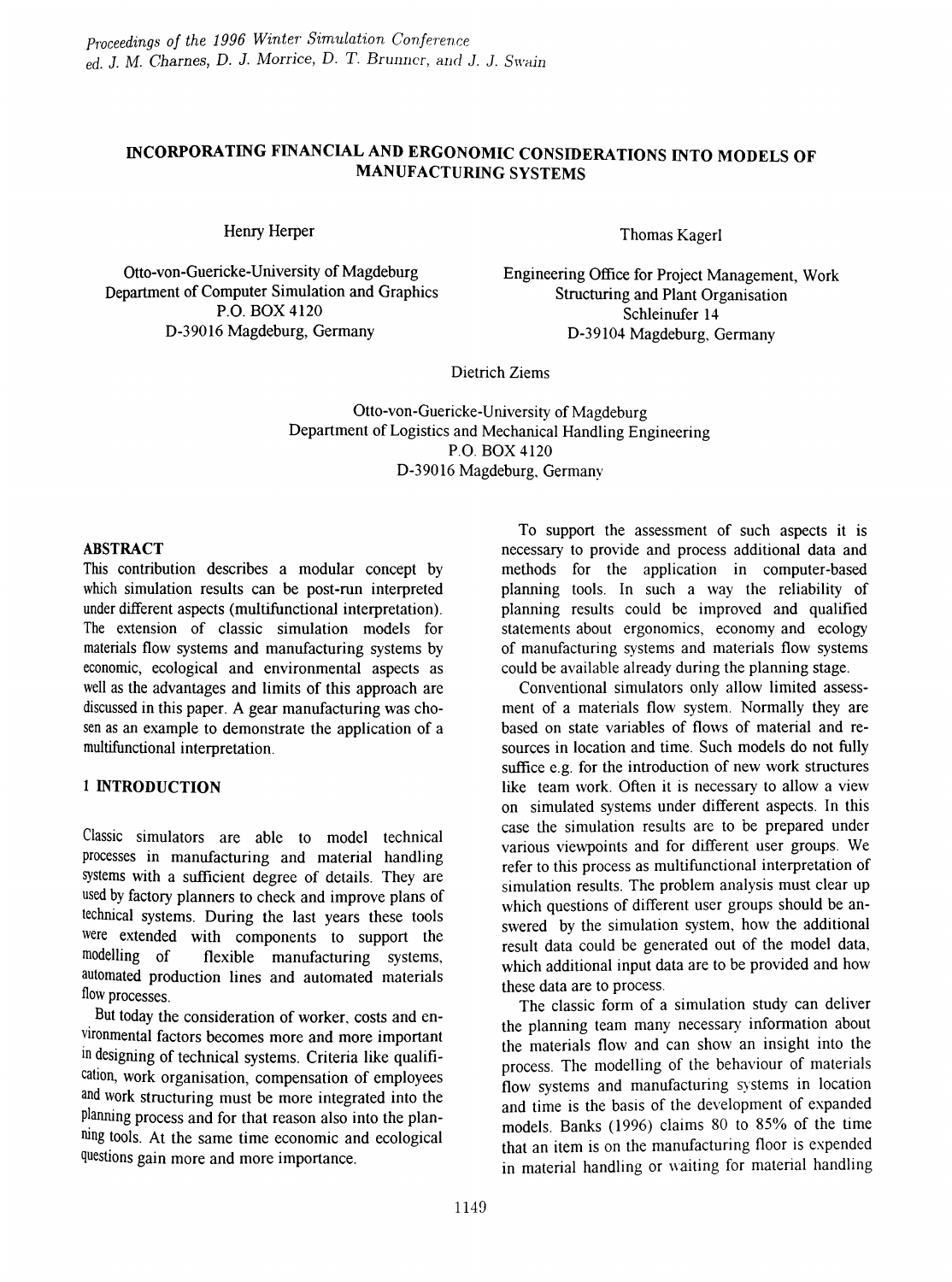to occur. Therefore the planning tools are often concentrated on the modelling of these items, especially on the states of flowing objects and technical resources. Theses models can be generated very precisely for flexible manufacturing systems \vith a high level of automation. They deliver results which are well suited for the assessment of the planning. The strain of the employees, ecological or economic aspects are normally modelled only if they directly influence the production sequences or if they are requested as target figures or factors of evaluation of the modelling. processed

## 2 BACKGROUND

Today's simulation tools are equipped with extensive components for the assessment of states and behaviour of manufacturing systems and materials flow systems. The simulation results are delivered in a processed form as compressed result data. They include for instance the utilisation rate of transport devices and manufacturing facilities, the utilisation of storage space, or the throughput time of items or orders. These data allow the materials flow planner an effective assessment of technical systems, their performance and their performance limits. Besides most simulators offer primary result data. These are for instance trace protocols. The animation trace file is a special form of primary result data which allows a post run animation.

With the help of the animation components in today's simulation tools, the experienced user gets various possibilities, for instance to assess the modelled processes and to put the system states in a proper place due to their history.

Classic simulation models are state models of operands, operators and operations (process stages). The model structure and the kind of result data are determined by the aims of the simulation study. In multifunctional models not all result data must be generated by the simulation tool. Primary result data can be connected and interpreted with extended input data. The  $dataflow$  is shown in Figure 1.

The interpretation makes is possible to gain an extended evaluation under different aspects. Therefore it is necessary that the simulation model is designed, structured and detailed in a proper way. The methods described in this contribution concentrate on the form of post-run evaluation above explained to make simulation results accessible to a multifunctional interpretation.



Figure 1: Data Flow

## 3 EXTENSION OF SIMULATION TOOLS

One aspect of the extension of simulation tools is for instance the detailed modelling of workers. In classic simulation models statements about single workers are only possible in an abstract way. Often only the utilisation of the worker is given indicated. Qualifications as the ability to carry out a production sequence at a workplace are normally defined in simulators, but only to distinguish between "The worker can make this job" and "The worker can not make this job".

But it is not enough to use only the state modelling of technical systems if it is necessary to assess different work structures concerning their demands on the worker. Components allowing a distinguished estimation of physical strain and qualification must be integrated.

Two different approaches are possible for the necessary extension of simulation tools. On the one hand there is the possibility to expand the simulators with further functions. The result would be specialised simulators. Some simulator developers follow this way for instance to model value added processes in much more detail. This approach is very expensive and demands an individual's own solution for each simulator. The second approach consists in a post-run combination and assessment of uncompressed result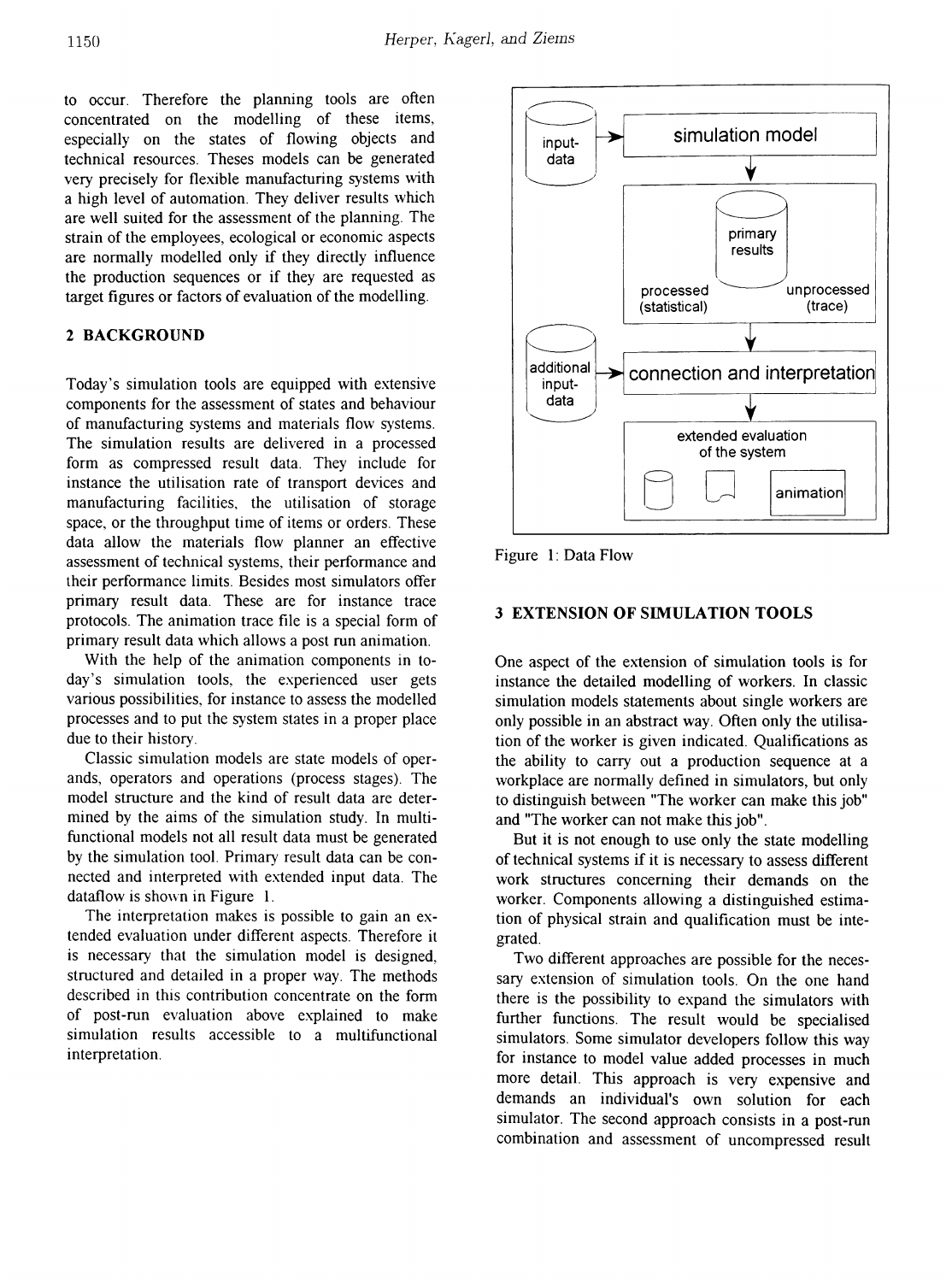

Figure 2: Components and Interfaces of the System

data produced by the simulator with additional information. Additional modules allow an assessment under various viewpoints. The structure and components of such an approach are shown in Figure 2.

#### 3.1 STRUCTURE OF THE SYSTEM

The precondition for the winning of additional information is a simulation model that describes the analysed system very detailed. It must have a clear connection of all manufacturing sequences to machines, items and workers. The series of manufacturing sequences (processes) are to be recorded in trace protocols. Also the writing of trace protocols of changes in states of system components must be possible. Both forms of trace protocols constitute as primary result data the basis for the extended data evaluation.

The multifunctional interpretation system has the following basic functions:

- input data collection and processing,
- interfaces to the simulation model,
- assessments,
- help and documentation systems and
- data base interface.

The assessment modules can be chosen in relation to the aims of the simulation study. The following mod*ules* \vere developed in connection \vith research projects and simulation studies for the industry:

• assessment of load, strain and danger potential of \vorkers,

- assessment of the value added by the manufacturing process and .
- estimation of the environmental danger potential by the manufacturing process.

For the generation of additional information, additional input data are to be collected and to be processed. The generated data can be stored and managed in a data base.

The simulation model generates data which can also be stored in the data base. The internal assessment methods of the simulation tools are used for the assessment of the system behaviour in location and time. The user gets his other results about the system in the usual and accepted way from the simulation tool. The simulation tool creates also the animation corresponding to its implemented abilities.

The additional assessment tools deliver the exiended interpretation and evaluation of the simulation results. The users get further aspects, assessment criteria and data for their decision making. Trace protocols generated by the simulator provide the basis for the estimation. All modules use the trace protocols by connecting the events and processes \vith additional data. Due to the modular concept chosen it is possible to integrate different assessment tools. The components run under a uniform user interface.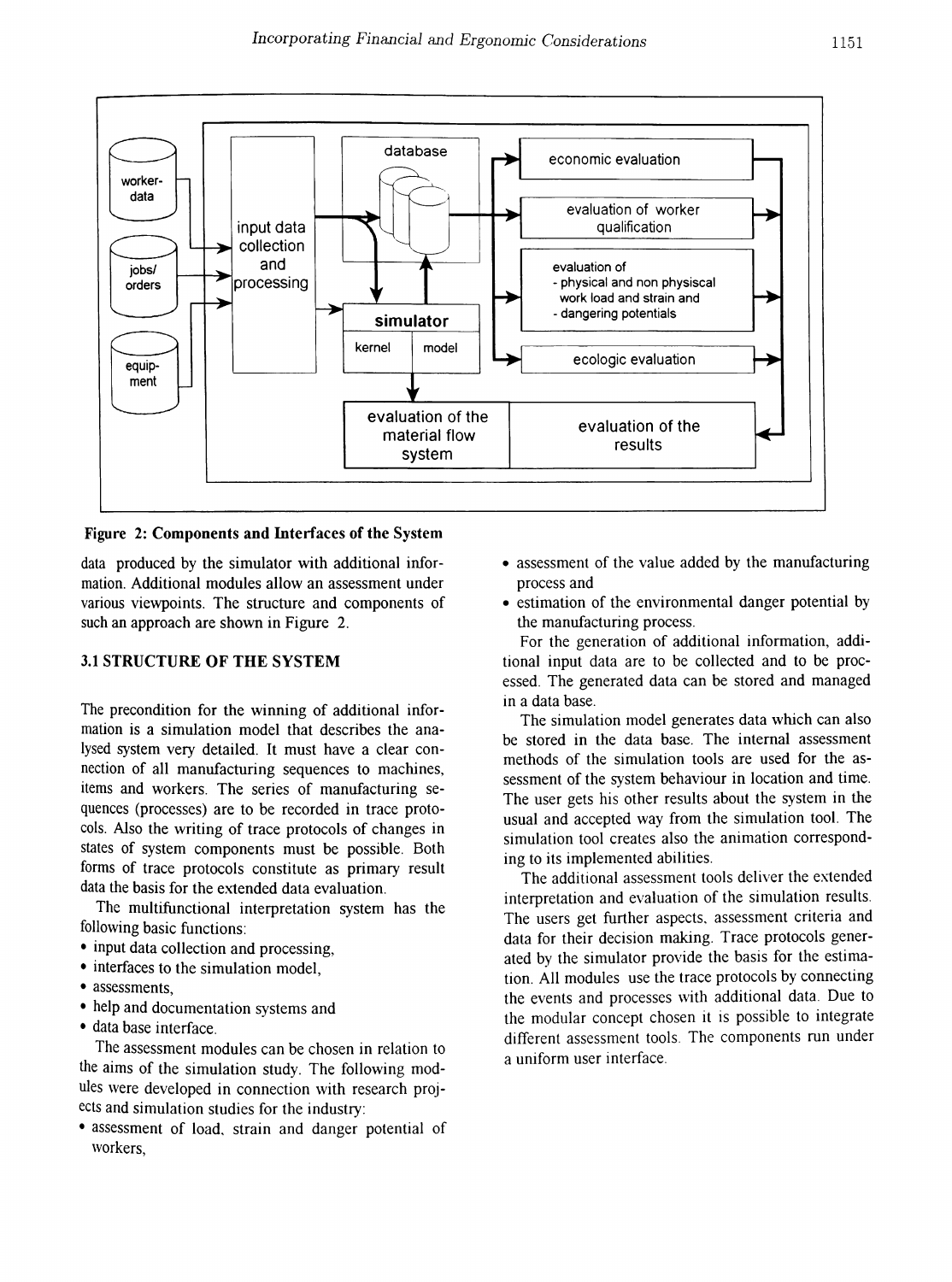## 3.2 DATABASE

Data are managed in a relational data base. In this data base a redundancy free data management is aimed. The data formats are chosen in such a way that they allow a platform independent exchange. Therefore we use the ASCII format.

The data necessary for the extended result evaluation must be collected and committed to the evaluation components. The events or processes must be assigned to the trace protocol to connect the additional input data with the result data generated by the simulator.

Events and processes are the elementary components of the state model. Manufacturing sequences for the evaluation processes are built from these events and processes. Every working sequence consists of several working activities which are connected to a working task. These working sequences are not interruptive. They are processed by a worker or a team at a defined location, on a defined item with defined devices. The combination of working activities to a working sequence is realised in the stage of the additional data collection. There are two ways to determine the duration of a working sequence. On the one hand the duration is determined by input data, on the other hand the duration is computed by the simulator.

The application of this concept demands a trace file

generated by the simulator with the following contents

- start, • end,
- working location,
- working item and
- worker

for each working sequence. The combination of working sequences and primary simulation results is realised by a connection file which is represented by a matrix. Various evaluation components can generate multifunctional interpretations from these combined result data.

Another kind of data connection is the extension of state protocols generated by the simulator with additional data. These state protocols are necessary for the evaluation of data which can not be collected from working sequences.

## 3.3 INTERFACES AND RESULT DATA

## EVALUATION

The extended result data evaluation is also realised by a modular concept. This allows the integration of various evaluation modules related to the requirements of the users. The result data evaluation is post run. This method has the advantage that the computed simulation results can be interpreted under various viewpoints. The disadvantage is that the results of the

| viewpoint | object                       | state                          | primary result       | evaluation                                                                      | result                                                       |
|-----------|------------------------------|--------------------------------|----------------------|---------------------------------------------------------------------------------|--------------------------------------------------------------|
|           | type: resource<br>(operator) |                                |                      |                                                                                 |                                                              |
| ecology   | forklift truck               | transport                      | duration<br>duration | energy<br>consumption/<br>period<br>heat<br>noise<br>carbon dioxide<br>emmision | energy<br>consumption/<br>operation<br>environmental<br>load |
| economy   |                              | busy<br>idle                   | duration<br>duration | work costs<br>waiting costs                                                     | cost / period<br>idle cost/period                            |
| ergonomy  | worker                       | in work<br>wait                | duration<br>duration | work load<br>recreation time                                                    | stress level<br>stress level                                 |
|           | type: issue<br>(operand)     |                                |                      |                                                                                 |                                                              |
| economy   | part                         | processing<br>quality checking | duration<br>duration | increase in value<br>yes<br>increase in value                                   | increase in value/<br>period                                 |
|           |                              | transportation                 | duration             | yes (partially)<br>increase in value<br>no                                      |                                                              |
| ecology   |                              |                                | duration             | heat loss                                                                       | energy demand                                                |

Figure 3: Examples for added costs and values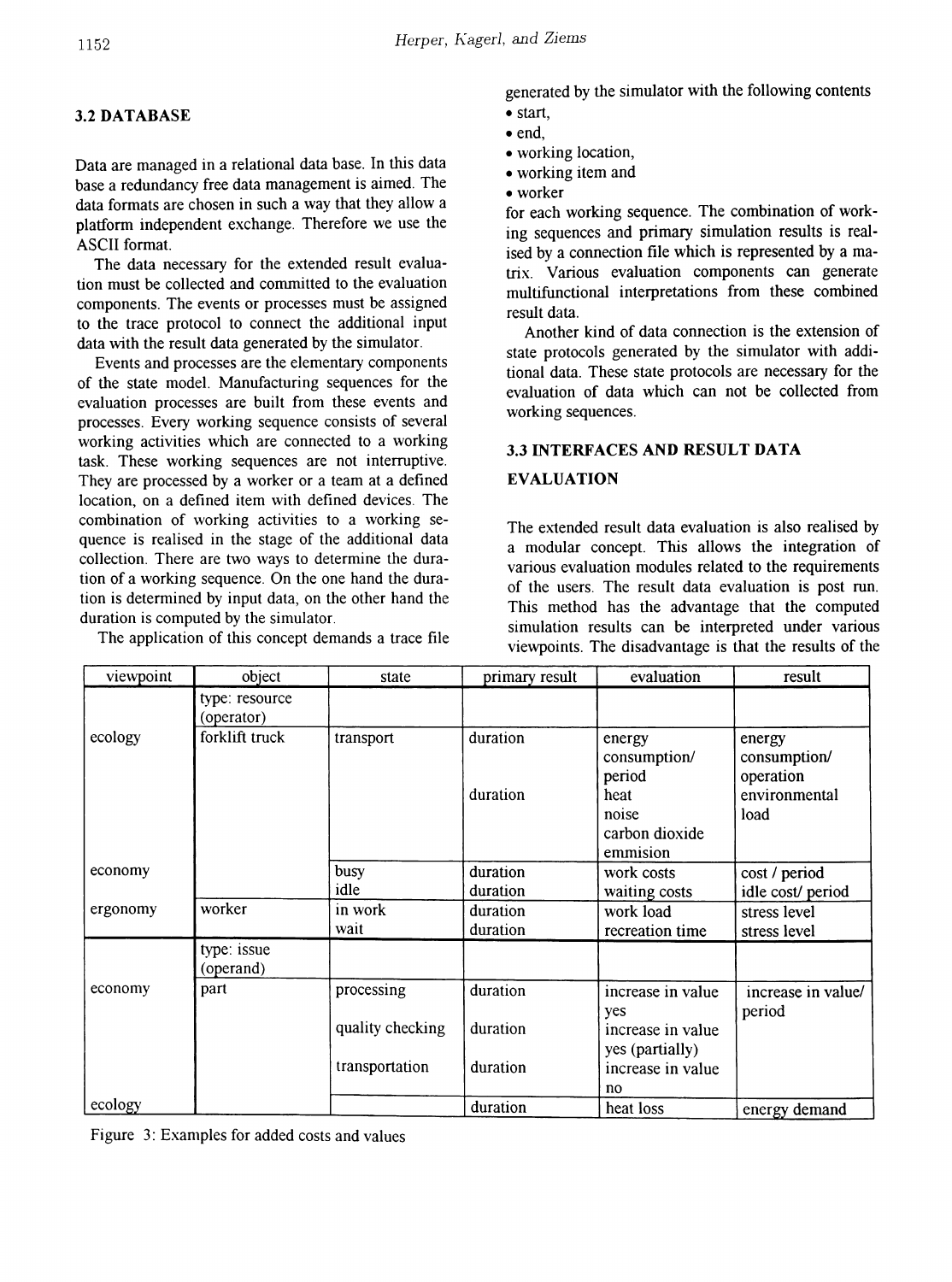evaluation can not be used for the decision making during the simulation run.

The connection to different simulators was one of the main aims in the development of the interfaces. A high acceptance by a user can only be reached, if the modules work with his or her simulator and the additional costs for modeling are low. For different viewpoints and users we provide different modules. The functionality of the modules shall be described in the following paragraphs.

The module for the economic evaluation allows a detailed analysis of the cost behavior of the simulated system and the added value. For the usage of this module it is necessary that the user can combine every working sequence with its cost and added value (Figure 3). This kind of economic analysis is at this time directly supported by some simulators. The advantage of the external evaluation module is that the user can choose the form of the evaluation according to the available data. The module allows the calculation of direct costs (for example consumption of operating resources and energy) and indirect costs ( for example floating capital).

Another module was developed for the estimation of load and strain of workers. The evaluation component for the physical work load and strain was developed in the project EMSIG and described in Ehrhardt (1994). Investigations in several firms have shown that the physical load and strain of workers becomes more and more important. The activities done by the workers include a lot of control tasks with a high level of responsibility. The estimation of mental load and strain of the worker is much more difficult than physical work load, because the individual differences are much higher. The evaluation component includes methods used in ergonomic investigations in firms.

The qualification of workers is very important for reengineering manufacturing systems. Materials flow simulators generate often only results about the utilization of workers. The developed evaluation module takes into consideration how well a worker is qualified for an activity. It compares the qualification of the worker with the requirements of the working process. The interpretation of the results allows the determination of necessary training for the workers already in the planning stage.

Many manufacturing sequences include danger potentials for the workers. The danger potential is caused by the working sequence but also by the substances used and by the environmental conditions. Aspecial evaluation module supports the user in the estimation of kind and duration of danger potentials in the planning stage.

All Modules work separately on the same database. Often it is necessary to combine the results of the different evaluation models with each other and with the primary simulation results of the technical system. Therefore we developed a separate component which compresses and presents combined result data.

#### 4 MODEL OF AN ASSEMBLY SYSTEM

The developed modules were tried in a simulation study supporting the reengineering of a gear manufacturing. The planning team consists of materials flow engineers, work structuring engineers and quality managers. Different variants of the system were analysed and evaluated under different viewpoints with the help of the simulation model. The variants differ in the chosen form of the working structures and layout of the material flow system.

The main goal in the restructuring of the manufacturing system is an increased performance with lower throughput times.

The simulation results allow statements about:

- performance of the system and the throughput time of items,
- cost and added value,
- demand of qualification,
- load and strain of workers and
- possible danger potentials.

For the development of the model we used the simulation language GPSS/H<sup>TM</sup> and for the animation the system PROOFTM.

#### 5 SUMMARY

Traditional simulation models for materials flow systems and manufacturing systems describe and insight the processes, technical performance and the system behavior in location and time using discrete events and states. The primary results are related to these goals.

The integration of additional aspects like ecological, economic and ergonomical evaluation demands extensions of the model. This can be done with two different approaches. The first one is the extension of the simulator and the other one is a post run interpretation. The post run interpretation is usable if the decision making is not influenced by the additional evaluation.

A multifunctional interpretation can be realised with various simulators which are able to generate trace files in the described form. The presented modular concept of evaluation modules and files allows the interpretation of primary simulation result data under